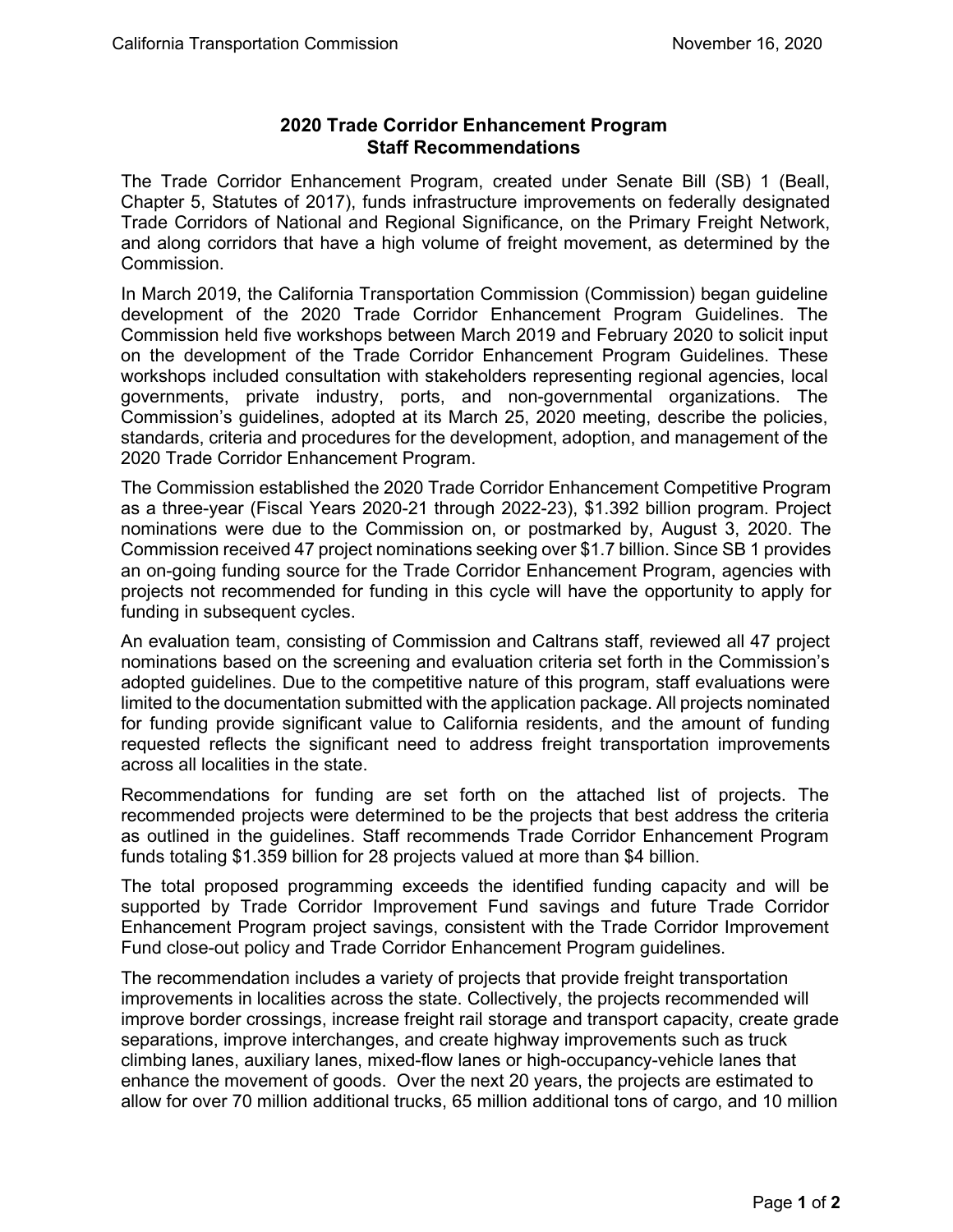additional rail trailers or containers. Together, the projects also result in an overall decrease in emissions.

 including: required information missing or unclear; area(s) of non-compliance with statute Projects not recommended for funding were found less competitive for a variety of reasons and/or guidelines; limited federal funding for projects on port property; goods movement benefits unclear or minimal; and the prioritization of construction funding over preconstruction funding consistent with the program guidelines. The projects not recommended for funding are, by and large, worthy projects though not as competitive for this program cycle.

 December 2-3, 2020 Commission meeting. The Commission will consider staff recommendations and adoption at the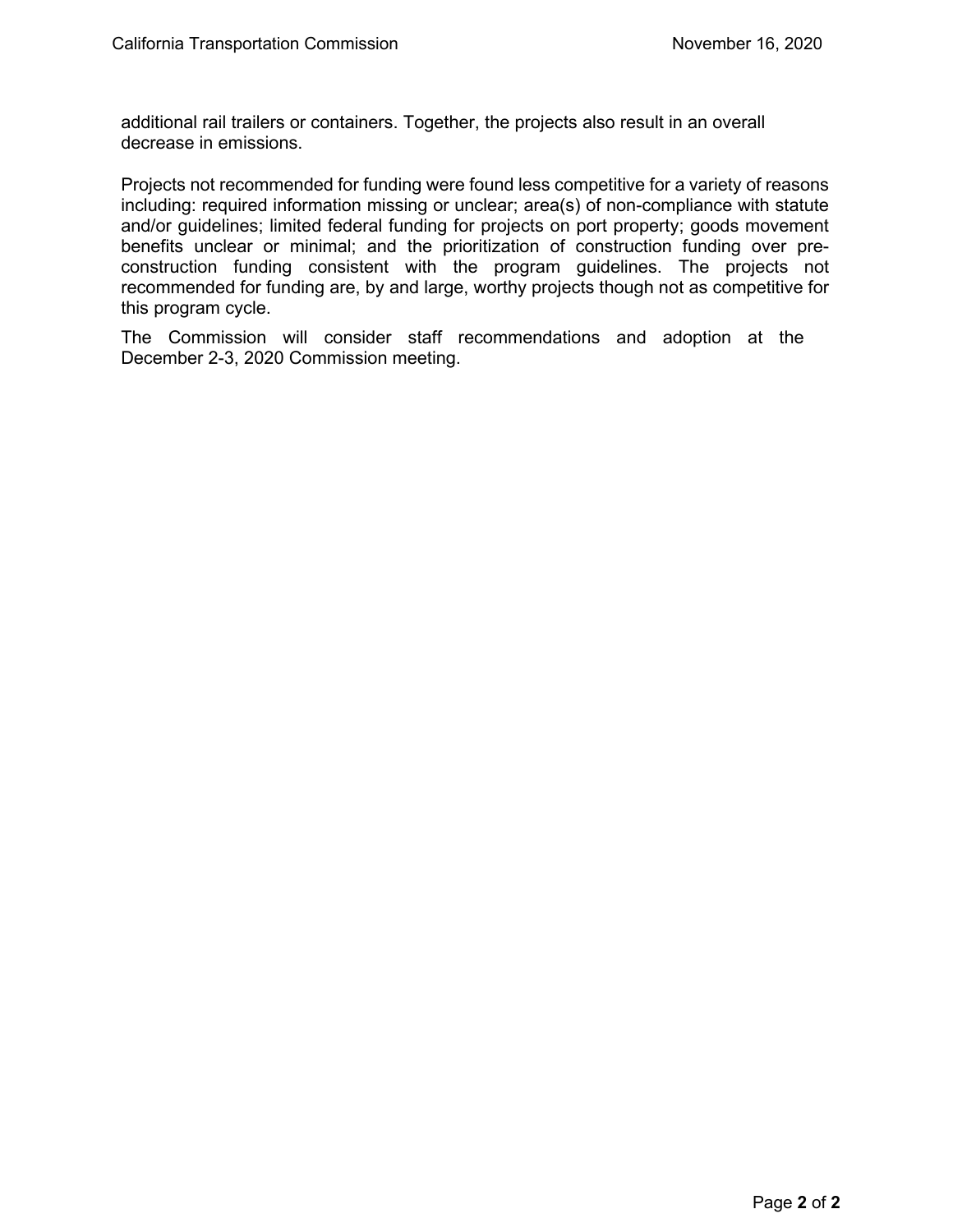## **2020 Trade Corridor Enhancement Program Staff Recommendations (1,000s)**

|                                                                                                                                                                                                                                | <b>Project Title</b><br><b>Project Type</b>                |                                                                                 | County                       | Region                    | Regional |             | <b>State</b>             | <b>Total Request*</b>        | <b>Total Project</b><br>Cost | <b>Score</b>       |
|--------------------------------------------------------------------------------------------------------------------------------------------------------------------------------------------------------------------------------|------------------------------------------------------------|---------------------------------------------------------------------------------|------------------------------|---------------------------|----------|-------------|--------------------------|------------------------------|------------------------------|--------------------|
|                                                                                                                                                                                                                                | 24 57/60 Interchange & Other Improvements                  | Highway Improvements/Interchange Improvements                                   | Los Angeles                  | Los Angeles/Inland Empire |          | 130,700     | 87.200                   | 217.900                      | 420,200                      | High               |
|                                                                                                                                                                                                                                | 39 I-605/SR91 & Cherry Ave Improvements                    | l anes                                                                          | Los Angeles                  | Los Angeles/Inland Empire |          | 70,802      | 47.200                   | 118.002                      | 240,936                      | High               |
|                                                                                                                                                                                                                                | 180 Cordelia CVEF<br>31                                    | Highway Improvements/Commercial Vehicle Enforcement<br>Facility                 | Solano                       | <b>Bay Area</b>           |          | 12.294      | 11.708                   | 24.002<br>l S                | 250,770                      | High               |
|                                                                                                                                                                                                                                | 13 Solano I-80 Managed Lanes                               | Highway Improvements/HOV Lanes                                                  | Solano                       | <b>Bay Area</b>           |          | 123,400     |                          | 123.400                      | 274,900                      | High               |
|                                                                                                                                                                                                                                | 26 Fourth Track Rail Expansion in POLB (Federalize)        | Rail Improvements/ Rail Capacity Expansion in POLB                              | Los Angeles                  | Los Angeles/Inland Empire |          | 4.000       | $4,000$ \$               | 8.000                        | 24,800<br>S                  | High               |
|                                                                                                                                                                                                                                | McKinley Street Grade Separation                           | Rail Improvements/Grade Separation                                              | Riverside                    | Los Angeles/Inland Empire |          | 10.300      |                          | 10.300                       | 108,300<br>s.                | High               |
|                                                                                                                                                                                                                                | 18 SR 55 Improvements                                      | Highway Improvements/Mixed Flow Lanes, Auxiliary Lanes, and<br><b>HOV Lanes</b> | Orange                       | Los Angeles/Inland Empire |          | 115,000     | $\overline{\phantom{a}}$ | 115,000<br>-S                | 349,212                      | High               |
|                                                                                                                                                                                                                                | 110 Truck Climbing Lane                                    | Highway Improvements/Truck Climbing Lane                                        | San Bernardino/<br>Riverside | Los Angeles/Inland Empire |          | 14,444      | 9,630                    | 24,074<br>l S                | 36,487                       | High               |
|                                                                                                                                                                                                                                | 8 Calexico East POE Bridge Widening                        | <b>Border Improvement</b>                                                       | Imperial                     | San Diego/Border          |          | 7.481       |                          | 7.481                        | 32.538<br>-S                 | High               |
|                                                                                                                                                                                                                                | 28 Fenix Terminal Rail Expansion in POLA (Federalize)      | Rail Improvements/ Rail Capacity Expansion in POLA                              | Los Angeles                  | Los Angeles/Inland Empire |          | $11,516$ \$ | $7,678$ \$               | 19,194                       | 51,470<br>S                  | High               |
|                                                                                                                                                                                                                                | 23 LOSSAN-SD Intermodal Improvement Program                | Rail Improvements/Rail Capacity & Safety Improvements                           | San Diego                    | San Diego/Border          |          | $54,045$ \$ | $52,360$ \$              | 106,405                      | 202.407<br>$\mathbf{R}$      | High               |
|                                                                                                                                                                                                                                | 22 Otay Mesa East Construct POE                            | <b>Border Improvement</b>                                                       | San Diego                    | San Diego/Border          |          | 5.900       | $36.620$ \$              | 42.520                       | 944,800<br>$\mathbf{s}$      | High               |
| Recommended                                                                                                                                                                                                                    | 34 SR 46 Widening Seg 4c Kern                              | Highway Improvements/Road Widening                                              | Kern                         | <b>Central Valley</b>     |          | 6.000       | $4,000$ \$               | 10.000                       | 37,000<br>\$                 | Medium High        |
| for Approval                                                                                                                                                                                                                   | Port of Stockton Rail Improvements (Federalize)            | Port Improvements/New Bridge/Increased Rail Capacity                            | San Joaquin                  | <b>Central Vallev</b>     |          | 5.343       |                          | 5.343                        | 46,007<br>\$                 | <b>Medium High</b> |
| (28 Projects)                                                                                                                                                                                                                  | 41 I-5 Merge Lanes, ITS Infrastructure, 180 Lane & Elkhorn | Highway Improvements/Traffic Management Systems & Auxiliary<br>Lanes            | Sacramento/<br>Placer        | <b>Central Vallev</b>     |          | 40,000      | $23,000$ \$              | 63,000                       | 86,000<br>S                  | Medium             |
|                                                                                                                                                                                                                                | 42 I-15 Lanes San Bernardino                               | Highway Improvements/HOV Lanes, Auxiliary Lanes, & TMS                          | San Bernardino/<br>Riverside | Los Angeles/Inland Empire |          | 52,200      | 66,539                   | 118.739<br>l S               | 307.167<br><sup>\$</sup>     | Medium             |
|                                                                                                                                                                                                                                | 32 I-580 Interchange Improvements                          | Highway Improvements/Interchange Improvements                                   | San Joaquin                  | <b>Central Vallev</b>     |          | 18,531      | $6,353$ \$               | 24,884                       | 49,183<br>$\mathbf{s}$       | Medium             |
|                                                                                                                                                                                                                                | 46 SR 46 Widening San Luis Obispo                          | Highway Improvements/Road Widening                                              | San Luis Obispo              | <b>Central Coast</b>      |          |             | 7,300                    | 7,300<br>l \$                | 101.300<br>$\mathbf{s}$      | Medium             |
|                                                                                                                                                                                                                                | 2 North County Corridor Phase 1 Expressway                 | Highway Improvements/Expressway                                                 | <b>Stanislaus</b>            | <b>Central Valley</b>     |          | 20,000      |                          | 20,000<br>$\mathbf{\hat{S}}$ | 163,000<br>$\mathbf{s}$      | Medium             |
|                                                                                                                                                                                                                                | 12 I-680/SR4 Interchange Improvements                      | Highway Improvements/Interchange Improvements                                   | Contra Costa                 | <b>Bay Area</b>           |          | 18,000      |                          | 18.000<br>$\mathbf{\hat{S}}$ | 236,000<br>$\mathbf{s}$      | Medium             |
|                                                                                                                                                                                                                                | 35 SR 99 Improvements Madera                               | Highway Improvements/Widening                                                   | Madera                       | <b>Central Valley</b>     |          | 2.795       | $1,864$ \$               | 4.659                        | 110,873<br>$\mathbf{s}$      | Medium             |
|                                                                                                                                                                                                                                | 33 US 101/SR 25 Interchange Improvements                   | Highway Improvements/Interchange Improvements                                   | Santa Clara                  | <b>Bay Area</b>           |          | 33,000      | $22.000$ \$              | 55,000                       | 101.200<br>$\mathbf{s}$      | Medium             |
|                                                                                                                                                                                                                                | 30 SR 156 Castroville Blvd Interchange                     | Highway Improvements/Interchange Improvements                                   | Monterev                     | <b>Central Coast</b>      |          | 5.568       | 14,432                   | 20,000                       | 55,200<br>S                  | Medium             |
|                                                                                                                                                                                                                                | 14 SR 47 Interchange Improvements                          | Highway Improvements/Interchange Improvements                                   | Los Angeles                  | Los Angeles/Inland Empire |          | 13,383      |                          | 13,383                       | 60.355<br>$\mathbf{s}$       | Medium             |
|                                                                                                                                                                                                                                | 37 I-5 Improvements Shasta                                 | Highway Improvements/General Purpose & Auxiliary Lanes                          | Shasta                       | Other                     |          | 664 \$      | $1.209$ \$               | 1.873                        | 80.235<br>$\mathbf{s}$       | Medium Low         |
|                                                                                                                                                                                                                                | 40 Rt 71/91 Interchange Connector                          | Highway Improvements/Interchange Improvements                                   | Riverside                    | Los Angeles/Inland Empire |          | $34.865$ \$ | $23.243$ \$              | 58.108                       | 148,208<br>$\mathbf{s}$      | Medium Low         |
|                                                                                                                                                                                                                                | 25 Stockton Diamond Grade Separation                       | Rail Improvements/Grade Separation & Increased Capacity                         | San Joaquin                  | <b>Central Vallev</b>     |          | 60,000      | 40,000                   | 100.000                      | 237,133<br>$\mathbb{S}$      | Medium Low         |
|                                                                                                                                                                                                                                | La Media Road Additional Lanes                             | Border Improvement                                                              | San Diego                    | San Diego/Border          |          | 22,700      |                          | 22,700                       | 42,700<br>\$                 | Medium Low         |
|                                                                                                                                                                                                                                |                                                            |                                                                                 |                              |                           |          | 892.93      |                          | 359.267                      | 4.798.381<br>$\mathbf{s}$    |                    |
| *Staff are recommending the amount requested for all projects except the Port of Stockton. For the Port of Stockton, staff is only recommending pre-construction funding. The construction funding is included on the "Not Rec |                                                            |                                                                                 |                              |                           |          |             |                          |                              |                              |                    |

A project fact sheet is linked to each project recommended for funding.

 17,689 **TCIF Savings**  \$ 835,200 \$ 495,527 \$ 1,348,416 **Amount Available**  \$ 892,931 \$ 466,336 \$ 1,359,267 **Total Recommended**  \$ (57,731) \$ 29,191 \$ (10,851) **Remaining** 

|                                     | <b>Project Title</b>                                    | <b>Project Type</b>         | County             | Region                           | Regional    | <b>State</b> | <b>Total Request Total Project</b> |                     | Score              |
|-------------------------------------|---------------------------------------------------------|-----------------------------|--------------------|----------------------------------|-------------|--------------|------------------------------------|---------------------|--------------------|
|                                     | 43 I-710 Traffic Management Systems                     | <b>Highway Improvements</b> | <b>Los Angeles</b> | Los Angeles/Inland Empire        | 16.700      | 11.100       | 27,800                             | 40,000              | Low                |
|                                     | 36 SR 99 Improvements Tulare                            | <b>Highway Improvements</b> | Tulare             | <b>Central Valley</b>            | 11,186      | 7,457        | 18,643                             | 150.521             | Low                |
|                                     | 44 SR 58 Truck Climbing Lanes                           | <b>Highway Improvements</b> | Kern               | <b>Central Valley</b>            |             | $5,739$ \$   | 5,739                              | 179,469<br>-9       | Low                |
|                                     | 45 15 Managed Lanes                                     | <b>Highway Improvements</b> | Orange             | Los Angeles/Inland Empire        |             | 5,000        | 5,000<br>ΙSΙ                       | 15,000<br>- 93      | Low                |
|                                     | 15 SR 86/Ave 50 New Interchange                         | <b>Highway Improvements</b> | Riverside          | <b>Los Angeles/Inland Empire</b> | 53,763      |              | 53,763                             | 105,999             | Low                |
|                                     | 5 US 101 Pismo Managed Lane & Truck Lane Extension      | <b>Highway Improvements</b> | San Luis Obispo    | <b>Central Coast</b>             | 5,568       |              | 5.568                              | 68,915              | Low                |
| <b>Not Currently</b><br>Recommended | 3 Atwater Merced Phase 1B Expressway & Overcrossing     | <b>Highway Improvements</b> | <b>Merced</b>      | <b>Central Valley</b>            | $12,000$ \$ |              | 12,000                             | 59,430              | Low                |
|                                     | 21   215 Roundabout Interchange with Auxiliary Lanes    | <b>Highway Improvements</b> | <b>Riverside</b>   | <b>Los Angeles/Inland Empire</b> | $10,000$ \$ |              | 10,000                             | 47,000              | Low                |
|                                     | 19 SR 60 Potrero Interchange Ramps and Realignment      | <b>Highway Improvements</b> | <b>Riverside</b>   | <b>Los Angeles/Inland Empire</b> | 33,500      |              | 33,500                             | 61,530              | Low                |
|                                     | 16 Third Street Grade Separation                        | <b>Highway Improvements</b> | Riverside          | Los Angeles/Inland Empire        | $16,100$ \$ |              | 16,100                             | 55,500              | Low                |
| (19 projects*)                      | 10 Washington Blvd Underpass Replacement                | <b>Highway Improvements</b> | <b>Placer</b>      | <b>Central Valley</b>            | $18.811$ \$ |              | 18,811                             | 30,573              | Low                |
|                                     | 27 LA County Freight Rail Efficiency Project at Malabar | <b>Rail Improvements</b>    | <b>Los Angeles</b> | Los Angeles/Inland Empire        | 39.120      | 26,080       | 65,200                             | 84,738              | Low                |
|                                     | 29 Alameda Grade Crossing Improvements                  | <b>Rail Improvements</b>    | Alameda            | <b>Bay Area</b>                  | 15,600      | 10,400       | 26,000                             | 57,555              | Low                |
|                                     | 11 Grant Line Reconstruction Structure & Intersection   | <b>Highway Improvements</b> | Sacramento         | <b>Central Valley</b>            | 4,650       |              | 4,650<br>-9                        | 8,909               | Low                |
|                                     | 47 SR 29 Expressway                                     | <b>Highway Improvements</b> | Lake               | <b>Other</b>                     |             | 33,375       | 33,375                             | 132,580             | Low                |
|                                     | 4 US 101 4D/4E HOV Lane & Road Rehabilitation           | <b>Highway Improvements</b> | Santa Barbara      | <b>Central Coast</b>             | 5,560       |              | 5,560                              | 320,315             | <b>High</b>        |
|                                     | 6 Grant Line Road Realignment                           | <b>Highway Improvements</b> | San Joaquin        | <b>Central Valley</b>            | $14,577$ \$ |              | 14,577<br>£.                       | 38,655              | Low                |
|                                     | 20 Port of Hueneme Automobile Transfer Facilitation     | Port Improvements           | Ventura            | Los Angeles/Inland Empire        | 46,708      |              | 46,708                             | 66,726              | Low                |
|                                     | 7 Port of Stockton Rail Improvements                    | <b>Rail Improvements</b>    | San Joaquin        | <b>Central Valley</b>            | 26,862      |              | 26,862                             | 46,007              | <b>Medium High</b> |
|                                     |                                                         |                             |                    |                                  | 330,705     | 99,15'       |                                    | 429,856 \$1,569,422 |                    |

 *\* The Port of Stockton is listed twice, once on the "Recommended" project list for pre-construction funds, and once on the "Not Recommended" project list for construction funds.* 

|                                                 | <b>Project Title</b> | <b>Project Type</b>         |           | Region | Regional | <b>State</b> | Total Request Total Project |        | <b>Score</b> |
|-------------------------------------------------|----------------------|-----------------------------|-----------|--------|----------|--------------|-----------------------------|--------|--------------|
| Funded by Other SB 1<br>Programs<br>(1 project) | 1 SR 4 Wagon Trail   | <b>Highway Improvements</b> | Calaveras | Other  | 5,284    |              | $5,284$ \$                  | 30,861 | Low          |